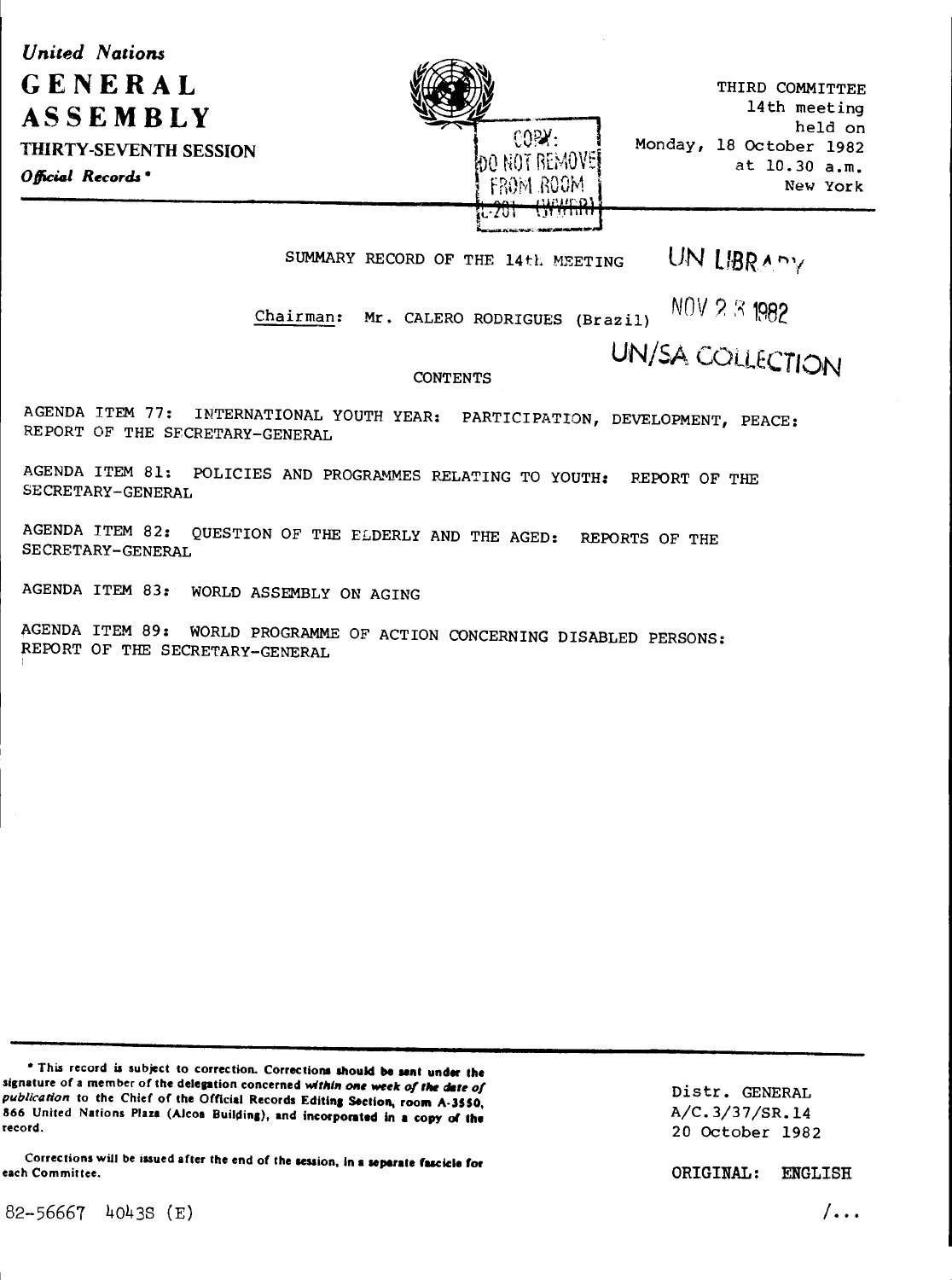## The meeting was called to order at 10.40 a.m.

AGENDA ITEM 77: INTERNATIONAL YOUTH YEAR: PARTICIPATION, DEVELOPMENT, PEACE: REPORT OF THE SECRETARY-GENERAL (A/37/348 and Add.l and 2, A/37/237)

AGENDA ITEM 81: POLICIES AND PRCGRAMMES RELATING TO YOUTH: REPORT OF THE SECRETARY-GENERAL (A/37/401)

AGENDA ITEM 82: QUESTION OF THE ELDERLY AND THE AGED: REPORTS OF THE SECRETARY-GENERAL (A/37/408, A/37/435)

AGENDA ITEM *83:* WORLD ASSEMBLY ON AGING (A/CONF.ll3/31)

AGENDA ITEM 89: WORLD PROGRAMME OF ACTION CONCERNING DISABLED PERSONS: REPORT OF THE SECRETARY-GENERAL (A/37/160; A/37/351 and Corr.1, Add.1 and 2)

1. Mr. RIPERT (Director-General for Development and International Economic Co-operation) said it was more clearly recognized than in the past that social questions were as important to the development process as economic questions; at a time when the serious difficulties in the world economy seemed to jeopardize efforts to improve standards of living for everyone, especially the poorest, the Committee had an essential contribution to make to the strengthening of international co-operation. The general debate of the General Assembly had been dominated by the themes of the current economic crisis, the acceleration of the arms race and its consequences for the international political situation and the need for more effective action on the part of the United Nations. Nevertheless, it was a serious mistake to underestimate the importance of the social dimension of development. There must be greater awareness of the need for a sense of interdependence based on equity and justice, and consequently a greater commitment to the objectives of promoting social progress and improving standards of living in a freer world.

2. In the current world crisis, unprecedented challenges had emerged and the solutions found for the difficulties of the past were no longer adequate. The crisis was not simply economic, involving the slowdown in trade and problems of financial markets, or structural changes in the production apparatus, but was aggravated by the general deterioration in international political and economic relations and the acceleration of the arms race, which threatened not only international security but also world economic stability. If growth was to resume and international co-operation was to be reactivated on a more equitable and more stable basis, there must be changes in attitudes and social and political institutions.

3. Major social and cultural movements and far-reaching changes in value systems, as well as geopolitical changes, were affecting the operation of the world economy. Relations among States were thus the product of a complex interplay of currents and forces, which must be better understood. The Committee's detailed analysis of the social aspects of development therefore made an essential

!' •• •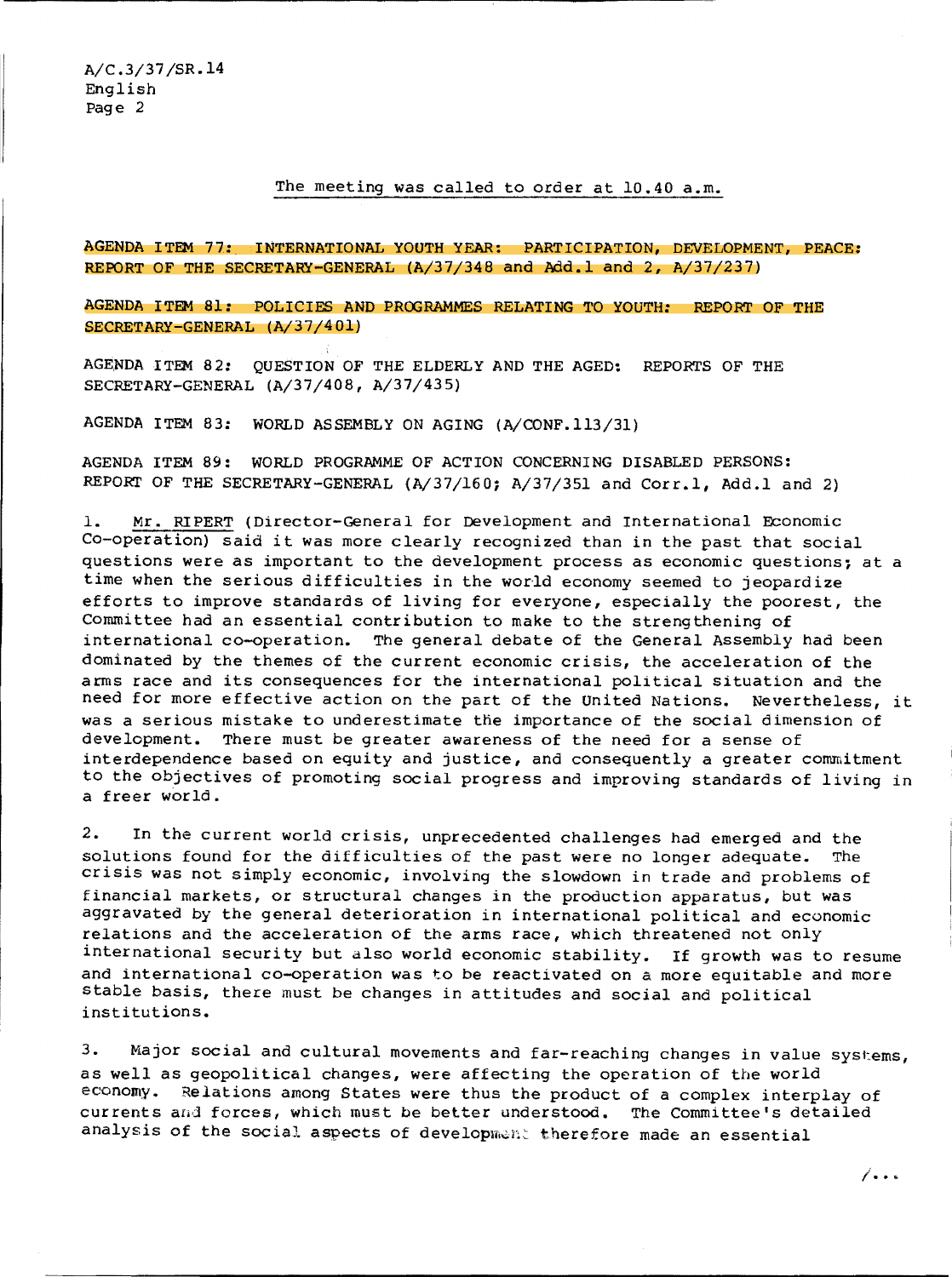# (Mr. Ripert)

contribution to the success of the future development of national economies and the strengthening of international co-operation. Further analyses and investigations on social problems and policies were needed at a time when many of the ideas which underlay the current concepts of social development were being questioned in a changing context, especially in the developing countries. There were demographic changes, changes in the aspirations of women and young people, in the directions and scope of migration, in the forms of criminality and the course of criminal justice; there were also less obvious changes affecting relations within the family, production units and other institutions. The aging of populations, together with the reduction in the number of children, would inevitably influence the socio-economic systems of all countries, whatever their levels of development and their cultural or social structures. Other changes in relations among individuals and social groups were taking place as a result of the improvement in the general level of education and the rapid development of the mass communication media.

4. The scope of those changes and the complexity of their interrelations called for a new evaluation of the constituents of social progress and the obstacles to achieving it. Theory could not be a substitute for deeds, however, and progress was linked with the experience gained from action. The building of a more just and equitable world was not merely an abstract ideal but a realistic objective which must guide mankind's actions, above all because many forces, if not controlled, or if accepted as inevitable, would lead to a breakdown of societies and international communities. COmbined efforts were needed to counter the forces of intolerance, fanaticism, dogmatism, frenzied pursuit of individual interests, narrow nationalism, cynicism and others, in order to promote development and international co-operation in accordance with the Charter. By way of example, the real economic difficulties experienced by developed countries were often cited as a justification for reducing public aid to developing countries, on the ground that if the aid was kept up, domestic socio-economic programmes would suffer; yet the problem should not be regarded from a narrow viewpoint and expenditure on development assistance should be compared with expenditure on arms. Aid to development contributed directly to the maintenance of peace and security, and halting or even slowing down the arms race would release new resources for the development of the developing countries and the well-being and prosperity of all.

5. A better understanding of the dimensions of the current crisis and of the interactions between the economic, social and political factors involved, a reconsideration of the principal elements of social development and of social policies capable of promoting development as a whole, an awareness of the realities of interdependence and a reaffirmation of the principles of equality and justice as the foundations of social development and international co-operation should constitute the frame of reference for the Committee. At the same time, consideration could be given to the possibility of more frequent exchanges of experience, including experience in the field of social policies, and greater co-operation among developing countries, especially countries encountering similar problems and experiences. Efforts in that direction, as well as overall policies, would help restore faith in the multilateral approach; the United Nations was the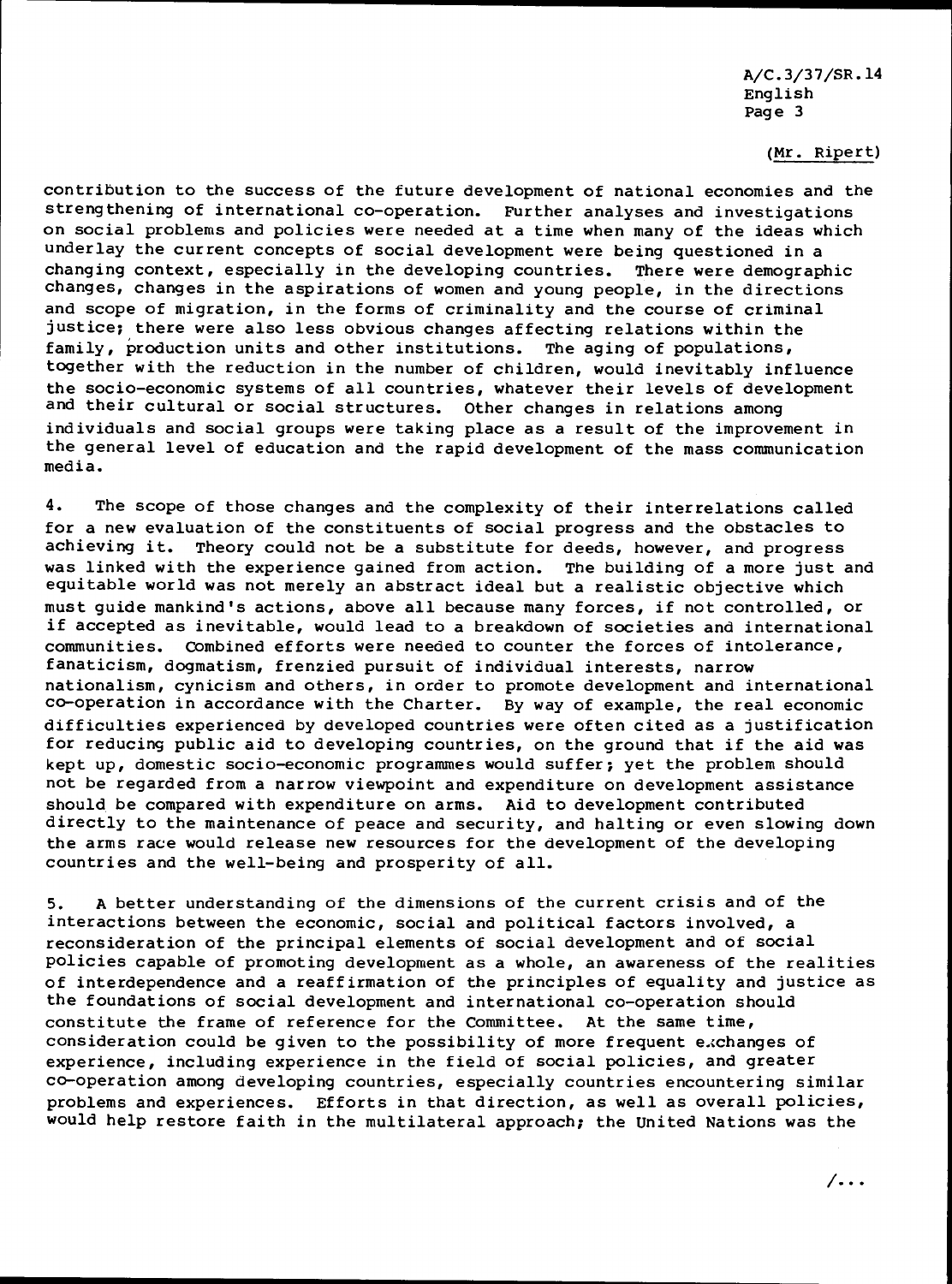(Mr. Ripert)

appropriate forum for analysing those problems and co-ordinating action. Above all, the accelerated development of developing countries must be assured as the only way of enabling them to resolve their social problems, as had been forcefully reaffirmed by many speakers during the general debate; in that connection, the launching of a process of global negotiations was of particular significance.

6. Mr. CEAU§ESCU (Romania) said that as Chairman of the Advisory Committee for the International Youth Year, he believed that the second session of the Advisory Committee had made significant progress in the process of preparation for the Year; the adoption by consensus of all its recommendations to the General Assembly would increase their political and practical value and ensure their actual implementation. The session had clearly demonstrated the increasing interest in the International Youth Year on the part of Member states, specialized agencies and, above all, youth organizations. The main conclusion had been the generally expressed desire to proceed at all levels to preparations for the Year in the spirit of the recommendations of the Specific Programme of Measures and Activities to be undertaken prior to and during the International Youth Year. The Programme was a basis for new activities at the local, national, regional and international levels for mobilizing the younger generation, Governments and other decision-making bodies to intensify their efforts for a substantial improvement in the situation of young people. Naturally, it was also necessary for Governments and international and regional youth organizations to draw up specific action programmes directly linked with the situation, aspirations and needs of young people in different countries or regions and different economic and socio-political conditions.

7. It was quite evident that the younger generation wished to participate as actively and as effectively as possible in the efforts of the world's peoples to eliminate economic and social anachronisms and in the solution of all the problems of the contemporary world. Young people must have access to effective means of political and economic action in each society, so that they might put their great creative potential to the service of the ideals of peace and independence, co-operation, democracy and progress, along with all revolutionary, progressive and democratic forces. Their desire to play a creative role in the transformation of the contemporary world was perfectly legitimate; events of recent years showed that young people were the most vulnerable social group and were most affected by the negative consequences of military conflicts, the arms race and the economic crisis. The achievement of disarmament and, above all, of nuclear disarmament, was a major objective of the struggle of young people. The broad movements for peace and disarmament which had emerged recently throughout the world and particularly in Europe demonstrated the commitment of the younger generation to  $a$ ching peace, one of the major goals of the International Youth Year.

8. Young people were profoundly affected by rising unemployment in bath the developed and the developing countries and, in some cases, i++++ efter and lack of vocational training, as well as the persistence in some countries  $p$ :  $p$ henomena

> 1994 年1月 年 And County of the

I ...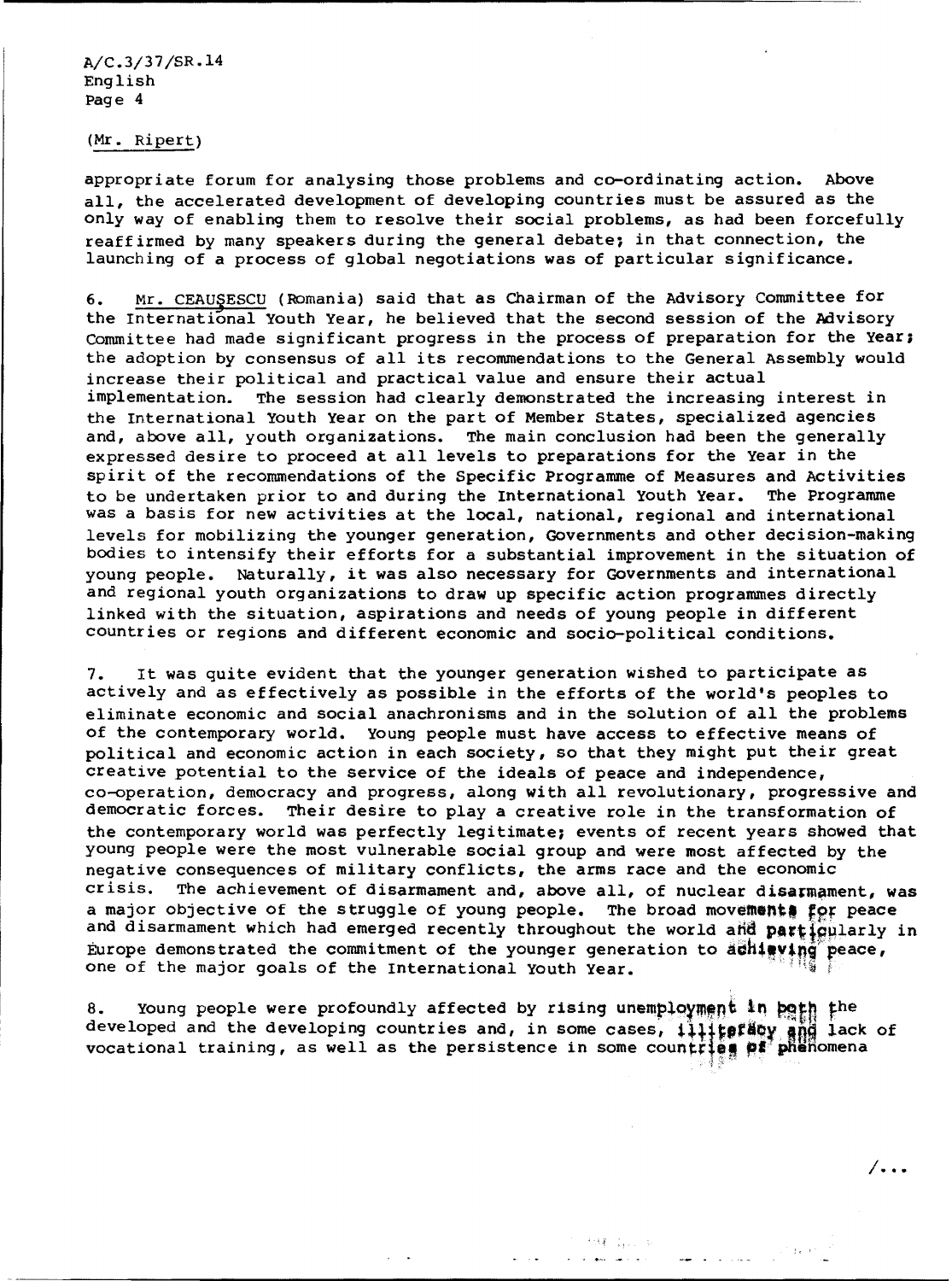(Mr. Ceauşescu, Romania)

which gave rise to criminality, parasitism, moral degradation, violence, terrorism, and drug addiction.

9. It was clearly necessary to draw up new policies for the younger generation in order to ensure the solution of the specific problems confronting them. The measures adopted thus far in the United Nations had not promoted the effective involvement of young people in the organization and functioning of social and economic life and in decision-making. Moreover, there was inadequate co-ordination of youth activities in the united Nations. It was therefore necessary to set up a United Nations body responsible for promoting international co-operation and co-ordinating the activities·of the united Nations and specialized agencies in respect of youth; that body would maintain close liaison between the United Nations and youth organizations and actively concern itself with conditions of life, work, education and all other questions affecting young people throughout the world. The United Nations would thus be able to contribute to the adoption and implementation of programmes to support the younger generation in society and make full use of its potential.

10. The draft declaration on the rights and responsibilities of youth drawn up by the Advisory Committee at Romania's initiative was an umbrella document concerned with the economic, social, political, scientific and cultural aspects of the life<br>of the younger generation in the present and the future. The preliminary of the younger generation in the present and the future. discussions had shown that adoption of the declaration would stimulate and facilitate efforts to identify better ways and means of promoting the rights of the younger generation to work, education and culture and ensuring its broad participation in the development process, political and social decision-making, and the solving of the major problems of the era, at the national and international levels. His delegation hoped that all Member States, specialized agencies and governmental and non-governmental organizations concerned, including youth organizations, would contribute to the final drafting of the Declaration so that it could be adopted by the General Assembly.

11. The five regional meetings would have an important role to play in promoting the objectives of the International Youth Year; they would provide an opportunity for a useful exchange of experience on the preparations for the Year and no doubt stimulate further action to solve the problems of the younger generation. The Advisory Committee's recommendation to hold a meeting in Europe, where young people faced many special problems, was of particular importance.

12. Young people in Romania were actively involved in the preparations for the International Youth Year. They also participated actively in the development process, political and social life and the management of State affairs. They were making energetic efforts to achieve the objectives of the International Youth Year and to ensure that all young people throughout the world could realize their ideals in an atmosphere of peace and co-operation among peoples. Romanian youth also participated enthusiastically in organized activities for peace and disarmament and had signed the appeal for peace and disarmament sent to the special session of the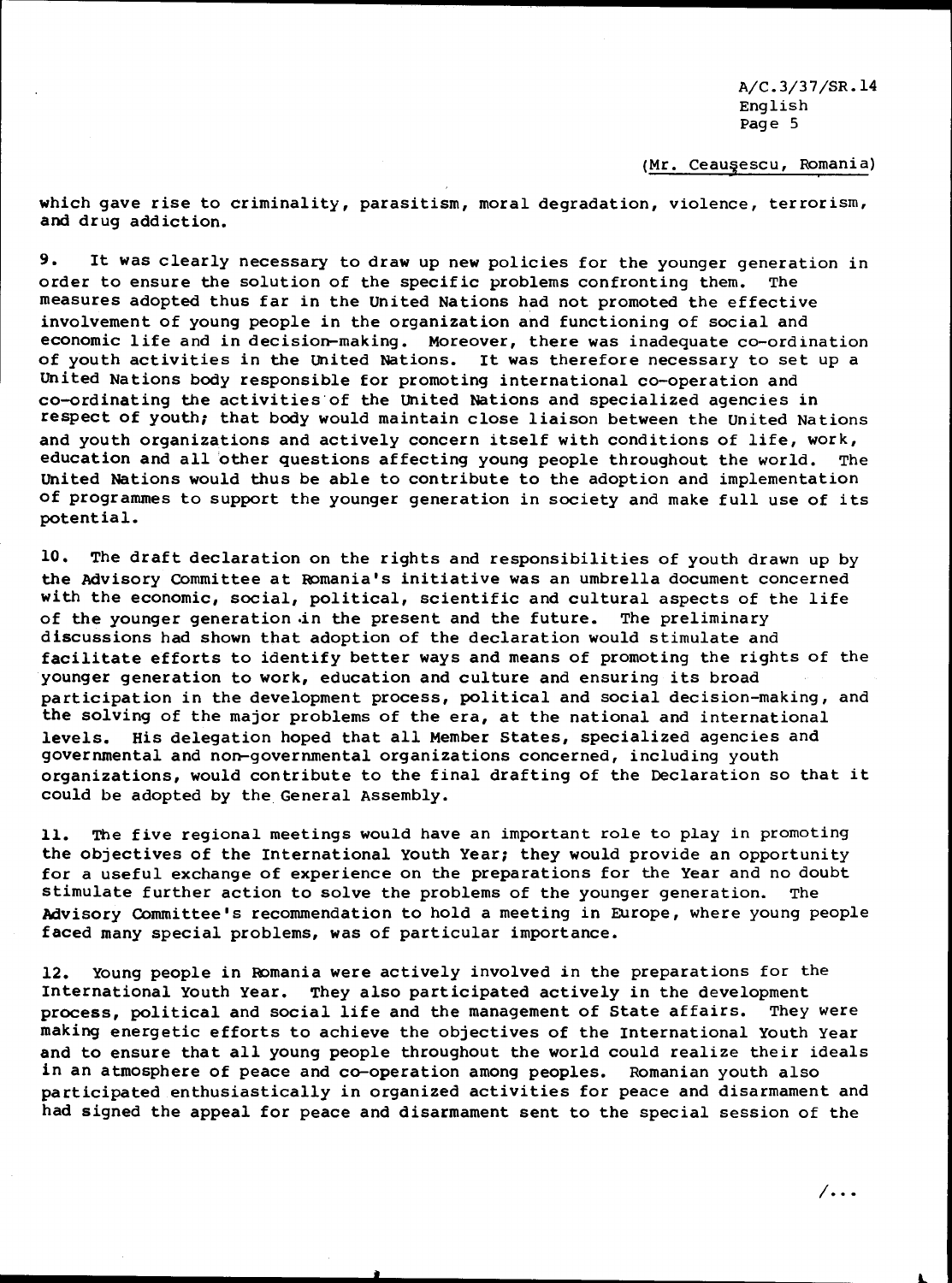(Mr. Ceausescu, Romania)

General Assembly in July 1982. Romania had hosted the Round Table "Youth in the 1980s" held at Oostinesti under the auspices of UNESCO as one of the events for the International Youth Year. The meeting had given a clearer picture of the younger generation and its needs and aspirations and had, in general, shown the need to enhance the contribution of young people of all continents to the maintenance of peace and security and the building of a better and more just world. It was to be peace and security and the building of a better and more just world. hoped that the General Assembly's discussions would lead to the identification of new practical ways and means of broadening and diversifying international co-operation in solving the problems of young people.

13. Mrs. DECKERS-DAEMEN (Netherlands) speaking as her country's youth representative, said that her delegation welcomed the General Assembly's recognition of the Geneva Informal Meetings of international non-governmental organizations as an important channel of communication between the United Nations and youth and youth organizations. She regretted, however, that only a few countries had followed the guidelines recommending Governments to consider the inclusion of youth representatives in their delegations. Her delegation believed that the emphasis should now be placed on intensifying efforts towards the implementation of the guidelines in order to ensure full and effective participation of young people in the activities of the United Nations and, in particular, in the preparation and observance of the International Youth Year.

14. Older people continually used the expression "Youth has the future". Young people found that difficult to accept because they lived in the present. A recent conference organized in Europe had been entitled "Preparation for life". Such a title gave the impression that young people did not live but had to be taught to live before they could join society. Similarly, the aged, who had most of life behind them, were no longer allowed to remain in society's activities. She wondered what gave the middle generation the right to behave as if it were the sole possessor of the present. One of the subtitles of the conference she had just mentioned was "Preparation for culture". That seemed to suggest that the culture of young people was not real. Youth had its own ways of cultural expression, which could be seen in the way young people dressed and their preference for certain types of music. FUrthermore, older people referred to youth as progressive, playful, imaginative and original; but when it suited their purpose, they referred to youth as extremist, subversive and deviant. In short, young people were regarded as being interesting but also as problematic enough for the United Nations to designate an International Youth Year with the themes of participation, development<br>and peace.

15. Young people ought to feel free to do what they thought was right and to say what they believed. For example, they should be able to choose alternatives to military service and to participate in peace movements and other political activities of their choice. However, freedom remained an empty word if responsibility was not included. Young people did indeed make many demands, but they were also prepared to discharge their duties. FOr that reason, they wished to be accepted as equal partners in society and saw no need for a declaration specifically concerning the rights and responsibilities of youth. As equal partners, young people had rights and responsibilities equal to those of other

 $/$ ...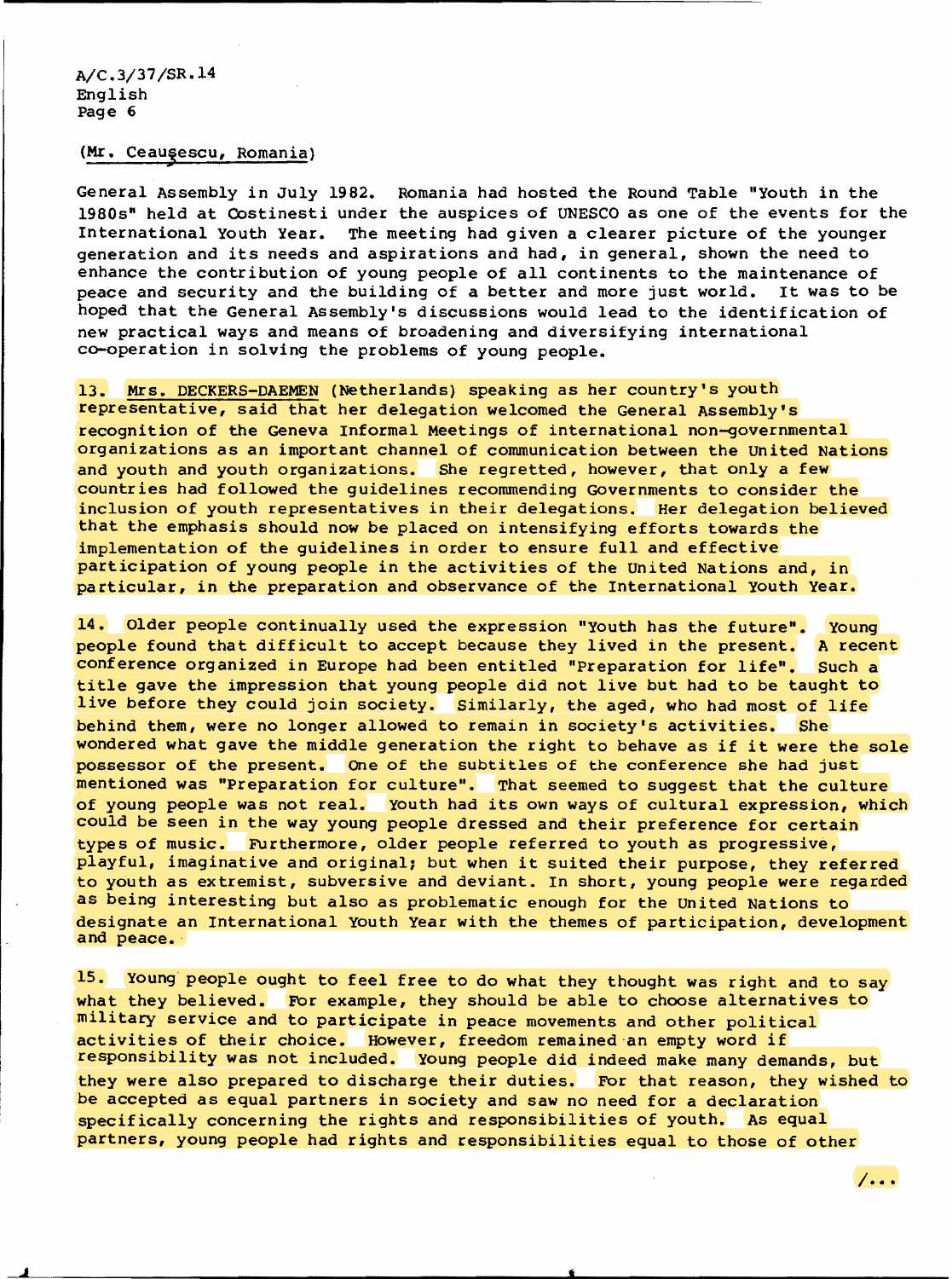## (Mrs. Deckers-Daemen, Netherlands)

members of society. They were well aware of those responsibilities, and their rights were sufficiently covered by existing international instruments on human rights. Young people did not wish to be treated as a special group for whose benefit extra provisions should be made.

16. Her delegation would advocate an approach based on the wishes and specific interests of young people themselves. There should be no spending of money on a world conference relating to youth when that money could be put to better use, there should be no youth decade and no new institutional structures, since so many already existed. Young people preferred stimulating youth initiatives, acceptance and appreciation of their opinions, and allowance for openness, freedom (including freedom of conscience) and progressiveness. Youth issues should be integrated into the overall United Nations policies and programmes. Existing structures should be strengthened at the working level instead of creating a new united Nations body on youth. The additional staff needed should be integrated into the structure of the Centre for SOCial Development and Humanitarian Affairs. The International Youth Year would be successful only if it was brought close to young people all over the world in their own environment and living atmosphere, thus offering them the opportunity for true participation.

17. Ms. RICHARDSON (Observer for the Holy See) said that the activities undertaken in preparation for IYY presented an opportunity to affirm certain convictions that responsible persons in the international community held regarding youth: young people were not only useful but were indispensable and vital to their seniors. That was so because in addition to the joy and comfort they could offer today to their elders, they were strength and energy for the future human community. Young people could feel confident in the knowledge of their vital status in the human family.

18. The General Assembly had given priority to participation as a theme for IYY. The Church held that young people should be encouraged to assume their appropriate responsibilities for participating in the life of society. That implied an education suited to the preparation of those who would, after a short interlude, be responsible for society and an education which was truly a liberation from ignorance, so that persons would become fully the agents of their own development. Education was for the formation of the human person, whose spiritual and moral dimensions it should take fully into account. Young people therefore might be expected, with encouragement from their elders, to reach out beyond the self to belief and to commitment to a cause, to an ideal and to God. such education included the acquisition of one's cultural heritage and meant learning the rights and the duties in relationships between individuals and between the individual and society. Genuine education should respect the creativity of young persons and recognize their autonomy in the educational process. Furthermore, young people should be provided with the means to express themselves in a significant way at the local, national, regional and international levels, so that their views could be heard by duly constituted authority. Thus would society attain the goal of youth participation.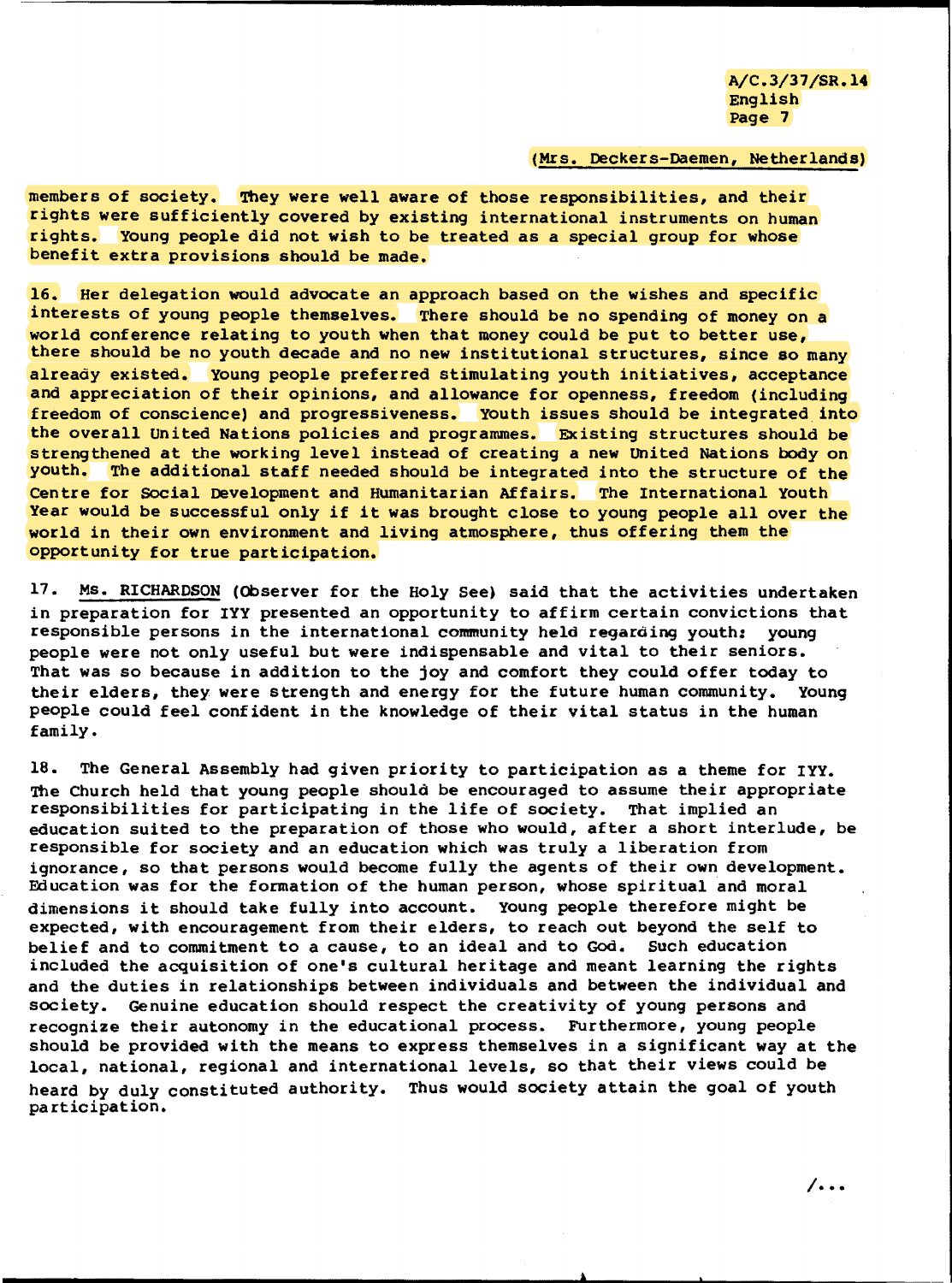### (Ms. Richard son, Observer, Holy See)

19. The experience of the Church revealed the complementarity of values and cultures across the divisions of national borders. The Church saw a growing interdependence among young people, and although the youthful crisis of values was not identical in every region and continent, the thirst for truth was everywhere apparent among them. Young people placed their hope in personal self-sacrifice and<br>love of others and in competent, joyful fidelity to duty. The richness of cultural love of others and in competent, joyful fidelity to duty. diversity existing in the world today and the attitude of openness and respect manifested by young people were among the most hopeful signs for the future in today's troubled world, deserving of the support of the international community.

20. The Holy see believed that information activities were indispensable to sensitize a broad base of the population for the preparations and continuity of IYY. use of the mass media was highly desirable in a style appropriate to the topic. The establishment of networks of information in that area seemed a worth-while goal, and her delegation was pleased to see that the sponsors of the draft resolution before the Committee also recognized that priority.

21. Her delegation wished to associate itself with those that had expressed concern for the poorest among the young people in the world today. Attention should be paid to the millions of young people living in conditions of extreme poverty in the large cities of the world, those in refugee camps, those who sought employment, the illiterate, drug addicts, victims of prostitution and pornography, and those who were marginalized by society - young migrants, women and the disabled. Their situation was offensive to human dignity and to human rights; the Holy See hoped that constructive efforts in behalf of those groups could be carried out during IYY and that significant progress towards peace could be attained by such deeds of justice.

22. Mr. VAGLIANI (united Nations Educational, Scientific and Cultural Organization) said at the thirty-sixth session of the General ASsembly, he had had an opportunity to set forth the activities undertaken by UNESCO in the field of youth. UNESCO preferred to see youth not as a problem area but as a vital constituency for its activities.

23. Youth was a readily identifiable category and was linked to all economic and social areas of society. AS the most vulnerable segment of society, youth should be viewed not as the single preserve of any one member of the United Nations family but as part of every problem area addressed by the united Nations. Since the thirty-sixth session of the General Assembly, there had been active co-operation among the specialized agencies, and the centre for social Development and Humanitarian Affairs had fulfilled its role of focal point and lead agency for the united Nations system in that regard. All specialized agencies had participated in an informal working group, and a series of measures that would help the preparations for IYY had been drawn up. Whatever structure was created, however, the substantive responsibilities must remain within each specialized agency, with that structure playing a co-ordinating role.

I . ..